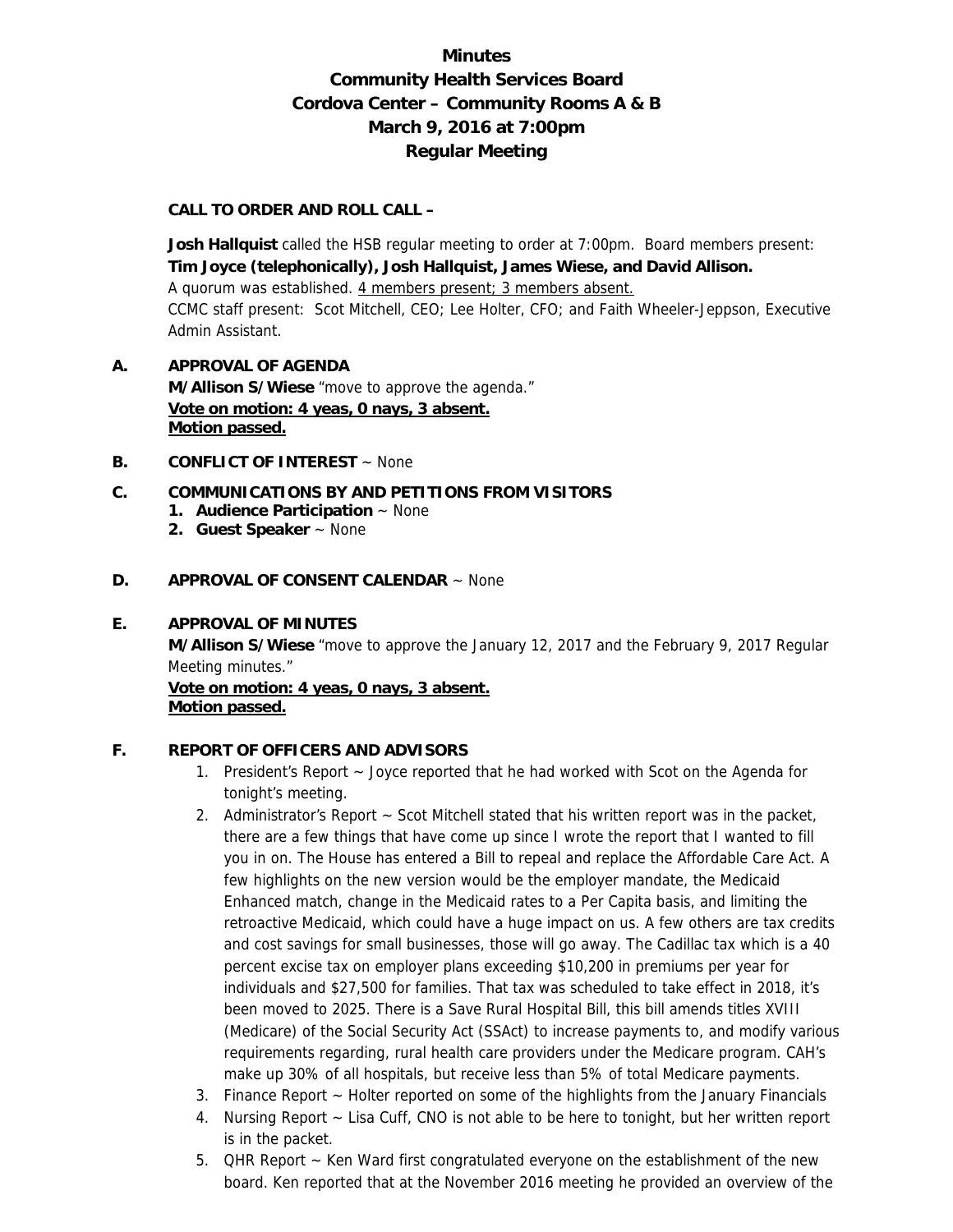MOON (Medicare Outpatient Observation Notice) requirement and that went into effect yesterday March 8, 2017.

6. 340B Pharmacy Program Presentation ~

### **G. CORRESPONDENCE** ~ None

## **H. ACTION ITEMS**

1. FS 350 ~ Charity Care Policy

**M/Allison S/Wiese** "move to approve the revised Charity Care/Discounted Fees Policy, number FS 350."

**Vote on motion: 4 yeas, 0 nays, 3 absent. Motion passed.** 

2. Personnel Organization Plan

**M/Allison S/Wiese** "move to approve the updated Personnel Organization Plan." **Vote on motion: 4 yeas, 0 nays, 3 absent. Motion passed.**

3. CCMC 2016 Financial Statement Audit

**M/Wiese S/Allison** "move to approve the proposal from Dingus Zarecor & Associates, PLLC to perform the audit of the 2016 CCMC financial statement for a cost of \$20,000 plus out-of-pocket expenses to be billed at actual cost."

### **Vote on motion: 4 yeas, 0 nays, 3 absent. Motion passed.**

4. Integrated Pharmacy Services Agreement

**M/Joyce S/Wiese** "move to approve authorize the CEO to enter into an Integrated Pharmacy Services Agreement with TranscendRx with an initial service fee of \$25,000 and an additional monthly maintenance fee of \$3,000 per month."

**Vote on motion: 4 yeas, 0 nays, 3 absent. Motion passed.** 

## 5. CCMC Check Signers

**M/Wiese S/Allison** "move to approve the Resolution of the Cordova Health Services Board designating the representatives authorized for signing checks, non-check payroll tax payment, and cash transfers for Cordova Community Medical Center."

# **Vote on motion: 4 yeas, 0 nays, 3 absent. Motion passed.**

6. 4th Quarter of 2016 Quality Improvement Report **M/Allison S/Wiese** "move to accept the 4<sup>th</sup> Quarter 2016 Quality Improvement Report." **Vote on motion: 4 yeas, 0 nays, 3 absent. Motion passed.** 

- **I. DISCUSSION ITEMS ~ None**
- **J. AUDIENCE PARTICIPATION** ~ None

## **K. BOARD MEMBERS COMMENTS**

**Wiese ~** I second that, I think that any of us would have been happy to stay on. **Hallquist ~** Thank everybody for their time.

**Allison ~** I'd like to thank you all for running for the board, we've left you with an excellent staff. And Thank you to the rest of the staff and board.

**Joyce ~** I want to say I appreciate the new members, I wish you the best of luck, and Thank you to the HSB.